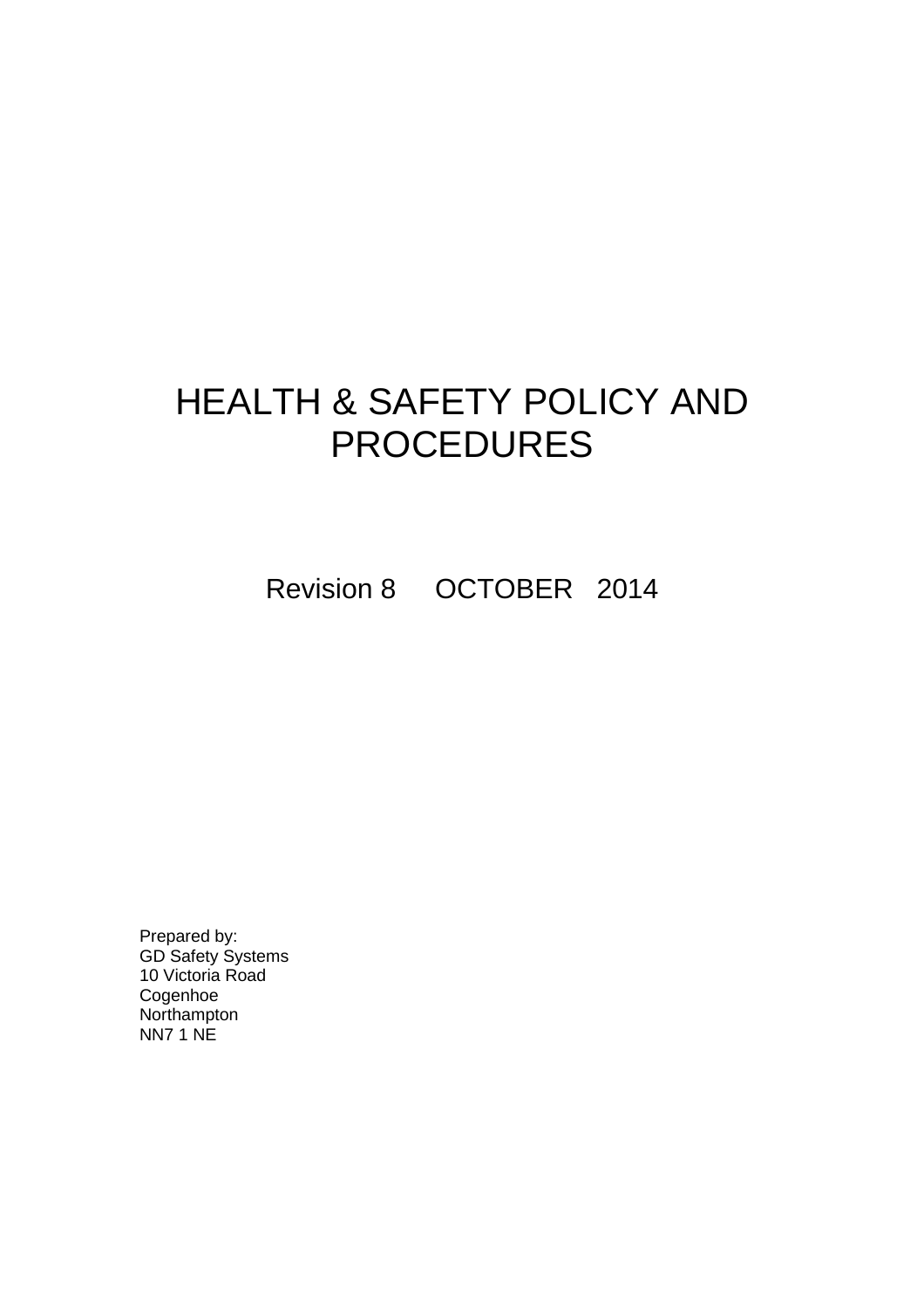# **HEALTH & SAFETY POLICY AND PROCEDURES**

|                   | <b>CONTENTS LIST</b>                        | PAGE           |    |
|-------------------|---------------------------------------------|----------------|----|
| <b>Title Page</b> |                                             | 1              |    |
|                   | <b>Contents List</b>                        | $\frac{2}{3}$  |    |
|                   | <b>Health and Safety Policy Statement</b>   |                |    |
|                   | Organisation for Health and Safety          | 4              |    |
|                   | <b>Arrangements for Carrying Out Policy</b> | 5              |    |
| 1                 | General                                     | 5              |    |
| 2                 | Safe Systems of Work                        | 5              |    |
| 3                 | <b>Work Equipment</b>                       | 5              |    |
| 4                 | <b>Accident Reporting</b>                   | 5              |    |
| 5                 | <b>Accident Investigation</b>               | 6              |    |
| 6                 | <b>First Aid</b>                            | 6              |    |
| 7                 | Welfare                                     | 6              |    |
| 8                 | <b>Young Persons</b>                        | $\overline{7}$ |    |
| 9                 | <b>New and Expectant Mothers</b>            | $\overline{7}$ |    |
| 10                | <b>Fire Prevention</b>                      | 7              |    |
| 11                | <b>Hot Works</b>                            | 7              |    |
|                   | 1. Emergency Procedures                     |                | 7  |
| 12                | <b>Electricity at Work</b>                  | 7              |    |
| 13                | <b>Hazardous Substances</b>                 | 8              |    |
| 14                | <b>Protective Equipment</b>                 | 8              |    |
| 15                | <b>Manual Handling</b>                      | 8              |    |
| 16                | <b>Noise</b>                                | 8              |    |
| 17                | Vibration                                   | 8              |    |
| 18                | <b>Office Safety</b>                        | 8              |    |
|                   | 2. Third Party Safety                       |                | 9  |
| 19                | <b>Lifting Equipment and Cranes</b>         | 9              |    |
| 20                | <b>Plant and Machinery</b>                  | 9              |    |
| 21                | <b>Abrasive Wheels</b>                      | 9              |    |
| 22                | Working at height                           | 10             |    |
| 23                | <b>Confined Spaces</b>                      | 10             |    |
| 24                | Construction (Design & Management) Regs.    | 10             |    |
| 25                | <b>Sub Contractors</b>                      | 10             |    |
| 26                | Training                                    | 10             |    |
| 27                | Consultation                                | 11             |    |
| 28                | <b>Workplace Inspections</b>                | 11             |    |
|                   | 3. Review                                   |                | 11 |
|                   |                                             |                |    |
|                   | <b>Revision Record</b>                      | 11             |    |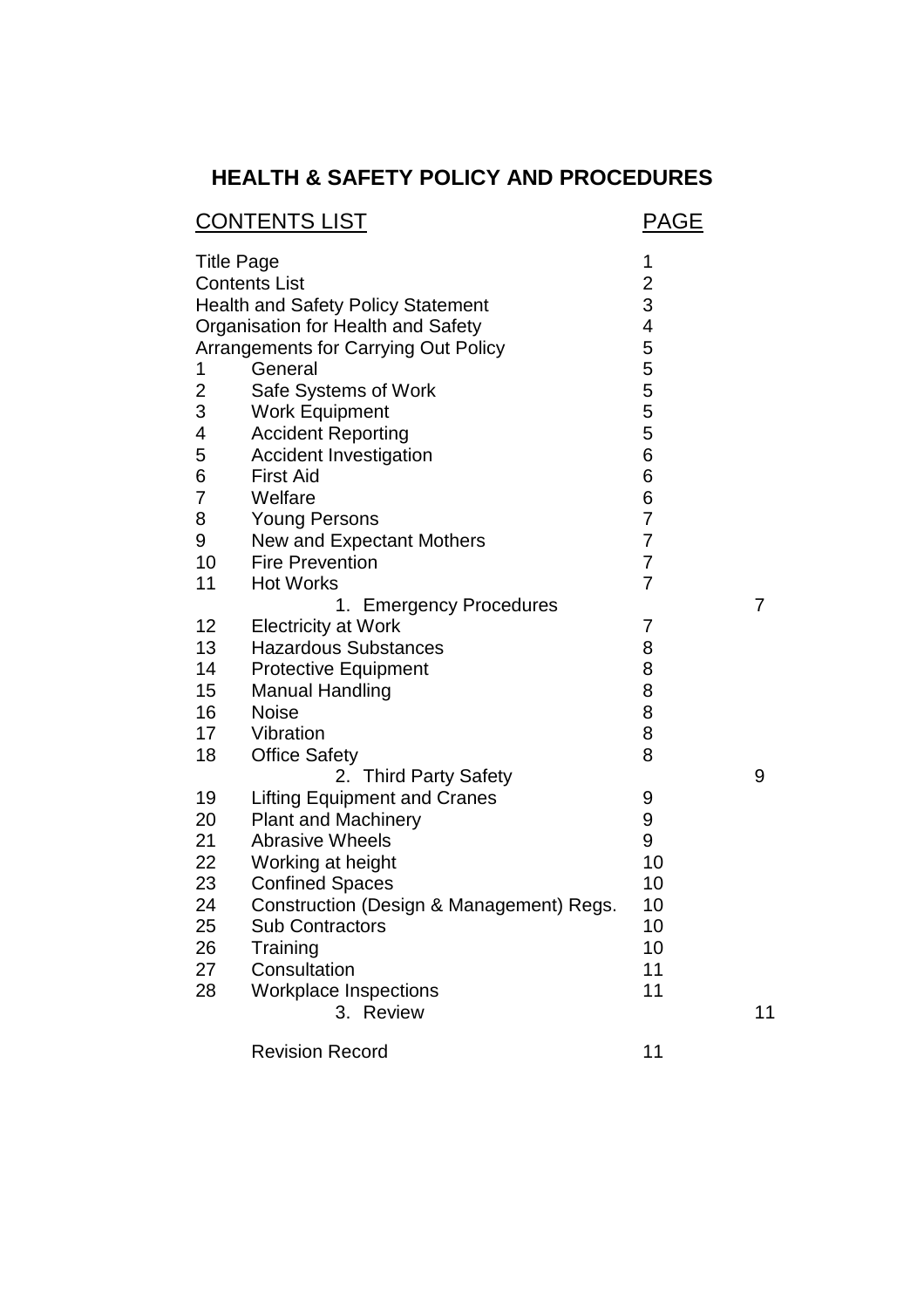# **HEALTH AND SAFETY POLICY STATEMENT**

#### Statutory Undertaking

In accordance with our duty under Section 2(3) of the Health and Safety at Work Act 1974, and fulfilling our obligations to employees and other persons affected by our activities, **GM Lawrence Electrical Limited** has produced the following statement of policy in respect to health, safety and welfare.

#### Policy Statement

The health, safety and welfare of employees and other persons affected by the Company's activities are of prime importance to the Company and are regarded as essential elements in the effective operation of the business.

The responsibility for safety at work rests with everybody and the Company's Management will ensure that its policy is carried out through the organisation. Specifically management will ensure:-

- The working environment of all employees is safe and without risks to health and that adequate provision is made with regard to the facilities and arrangements for their welfare at work.
- The provision and maintenance of plant, equipment and systems of work that are without risks to health.
- Arrangements are in place for the use, handling, storage and transport of materials for use at work that are safe and without risk to health.
- Persons not in our employ but may be affected by our work are not exposed to risk to their health and safety.
- Information, instruction, training and supervision are provided as necessary to secure the health and safety of all employees.
- Arrangements and facilities are in place to enable all employees to raise matters of health and safety with management.
- There is suitable provision for safe access and egress to all working areas.

The company requires all employees to comply with this policy and in particular to exercise care for the health and safety of themselves and others who may be affected by their acts or omissions.

The GM Lawrence Electrical Limited Health and Safety Policy and the information contained herein will be reviewed on an annual basis and updated as necessary to incorporate changes in legislation or company procedures.

Signed on behalf of GM Lawrence Electrical Limited

| Richard Lawrence (Director) |  |
|-----------------------------|--|
|                             |  |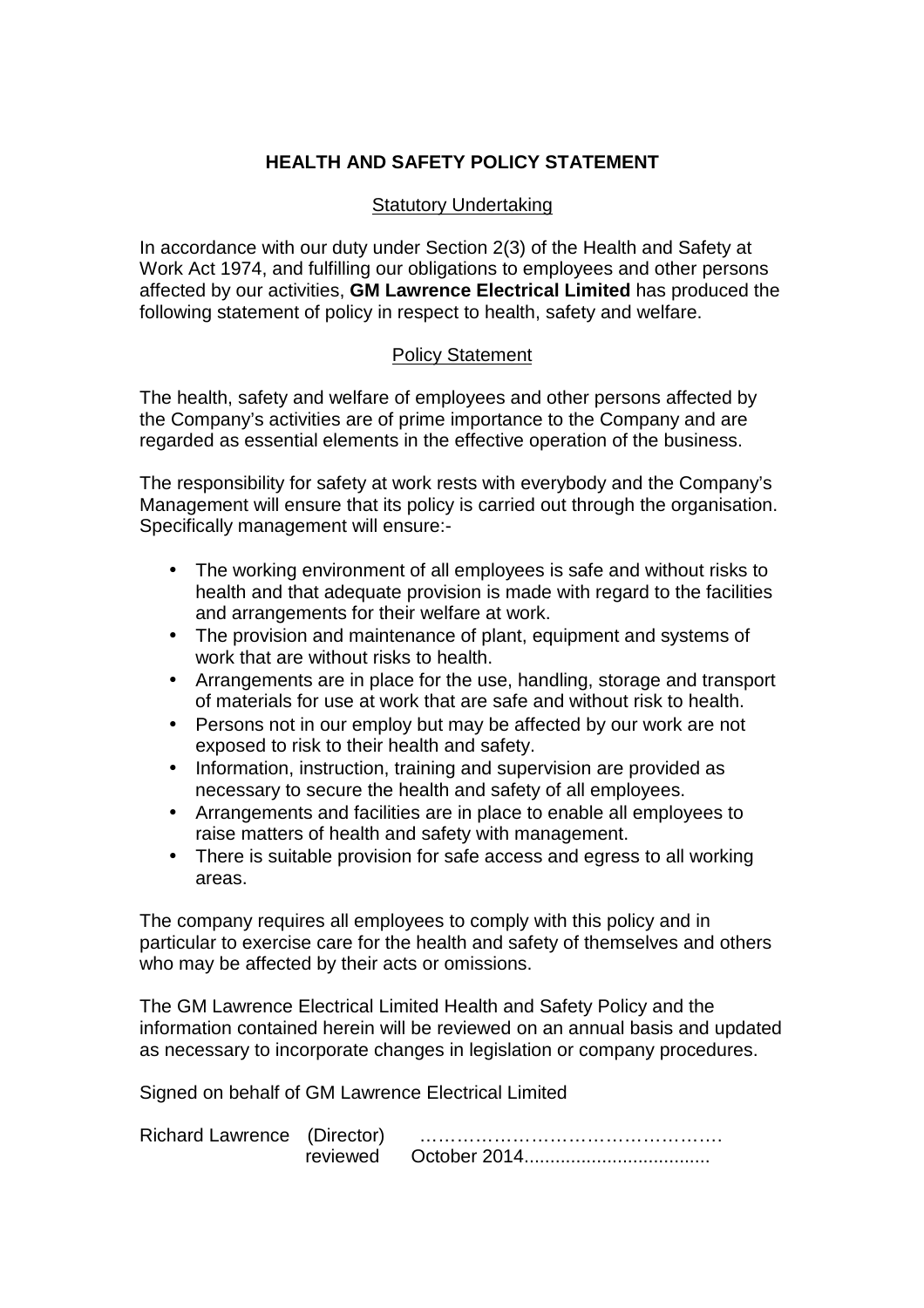# ORGANISATION FOR HEALTH AND SAFETY

Richard Lawrence has overall responsibility for all matters regarding Health, Safety and Welfare and is responsible for the implementation of this policy on all of the company's work sites.

Richard Lawrence and Mark Adnitt are responsible for the day to day site Health and Safety activities including the supervision and training of all personnel whether directly employed or employed as subcontractors.

The Company's Management are responsible for ensuring the policy is fully implemented throughout the business. The Company may appoint the services of a Specialist to assist the company fulfil its health and safety obligations.

Managers must monitor the workplace to ensure that safe conditions are maintained. Where hazards or other unsafe practices are identified, Management must ensure these are rectified in a timely manner as far as is reasonably practicable.

The Management of the company are responsible for:-

- ensuring that employees, contractors and visitors are aware of safety procedures
- establishing that all equipment, plant and materials used are suitable for the task and are maintained in good working condition including regular servicing and maintenance.
- provide adequate training, information, instruction and supervision to ensure that work is conducted safely.
- taking immediate and appropriate steps to investigate and rectify any risks to health and safety arising from a work activity.
- ensuring that all accidents and near misses are properly recorded and reported and that an investigation is carried out to determine the cause.
- maintaining safe access to and egress from all of the company's workplaces.

All employees must:

- take reasonable care for their own health and safety and consider the safety of other persons who may be affected by their acts and omissions
- work in accordance with the safe methods, training and instruction given
- refrain from intentionally misusing or recklessly interfering with anything that has been provided for safety reasons.
- report any hazardous defects in plant or equipment, or shortcomings in existing safety arrangements to a responsible person without delay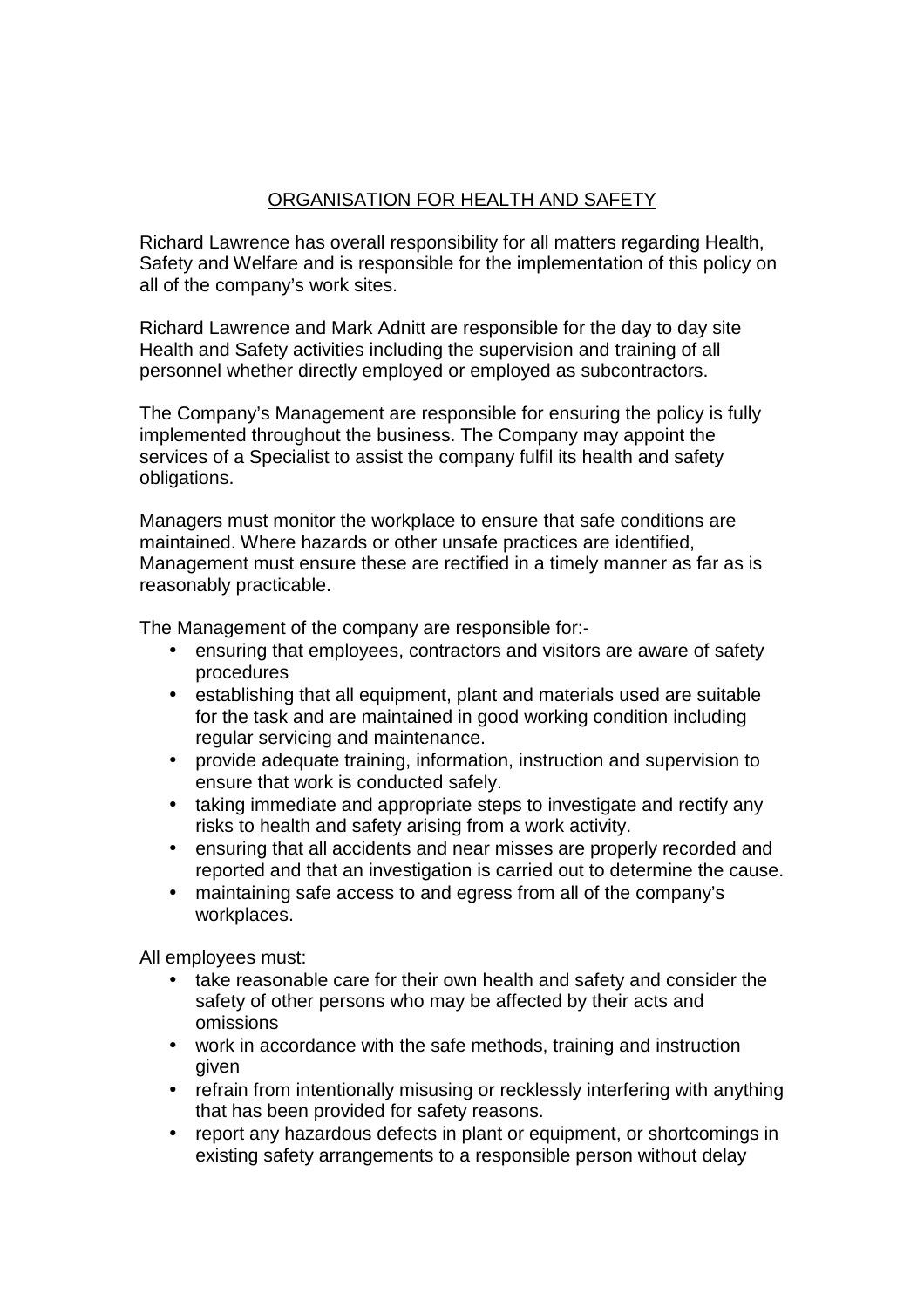• to co-operate fully in the investigations of accidents or dangerous occurrences.

# **ARRANGEMENTS FOR CARRYING OUT THE POLICY**

# **1. General**

The company will issue to all employees a copy of its Health and Safety Policy and a register will be kept of all people who have received it and signed for it. Subcontract and self-employed persons will be engaged on the condition that they agree to abide by the Company Health and Safety Policy. This condition will be incorporated into the various agreements for subcontractors, which may apply to any particular project.

A copy of the Company Health and Safety Policy will be maintained and posted for information in each of the Company's places of work

#### **2. Safe Systems of Work**

It is the responsibility of the company to ensure that all employees who are at risk are made aware of the health and safety hazards associated with their work. This will be carried out by the provision of Risk Assessments and Safe Methods of work for each work activity. Risk assessments will be subject to regular reviews to clarify their continued suitability.

Safe working method statements will be prepared as appropriate and will clearly define the hazards and provide employees with instruction and training to safely carry out the work.

#### **3. Work Equipment**

It is the responsibility of the Company to comply with its obligations under the Provision and Use of Work Equipment Regulations. The Company will endeavour to ensure that all equipment used in the workplace is safe and suitable for the purpose for which it is to be used. All employees will be provided with adequate information, training and supervision to enable them to use work equipment safely.

#### **4. Accident Reporting**

All accidents, injuries or near misses are to be recorded in the accident registers provided in each of the Company's workplaces

Under the 'Reporting of Injuries, Diseases and Dangerous Occurrences Regulations' (RIDDOR), all fatal accidents and major injuries, dangerous occurrences,

occupational diseases and accidents resulting in employees being off work for more than 3 consecutive days are to be reported.

Definitions:

- Major Injury Fractures, amputation, loss of sight etc
- Dangerous Occurrences collapse of a load bearing part of lifting equipment, collision with overhead power lines, and contact with underground services. (These incidents may not result in injury but may have done)
- Occupational diseases dermatitis, asbestosis, hepatitis.

Procedure:

- Accidents resulting in death, major injury, admission to hospital are to be reported as follows:-
- Report the accident to Company Management immediately.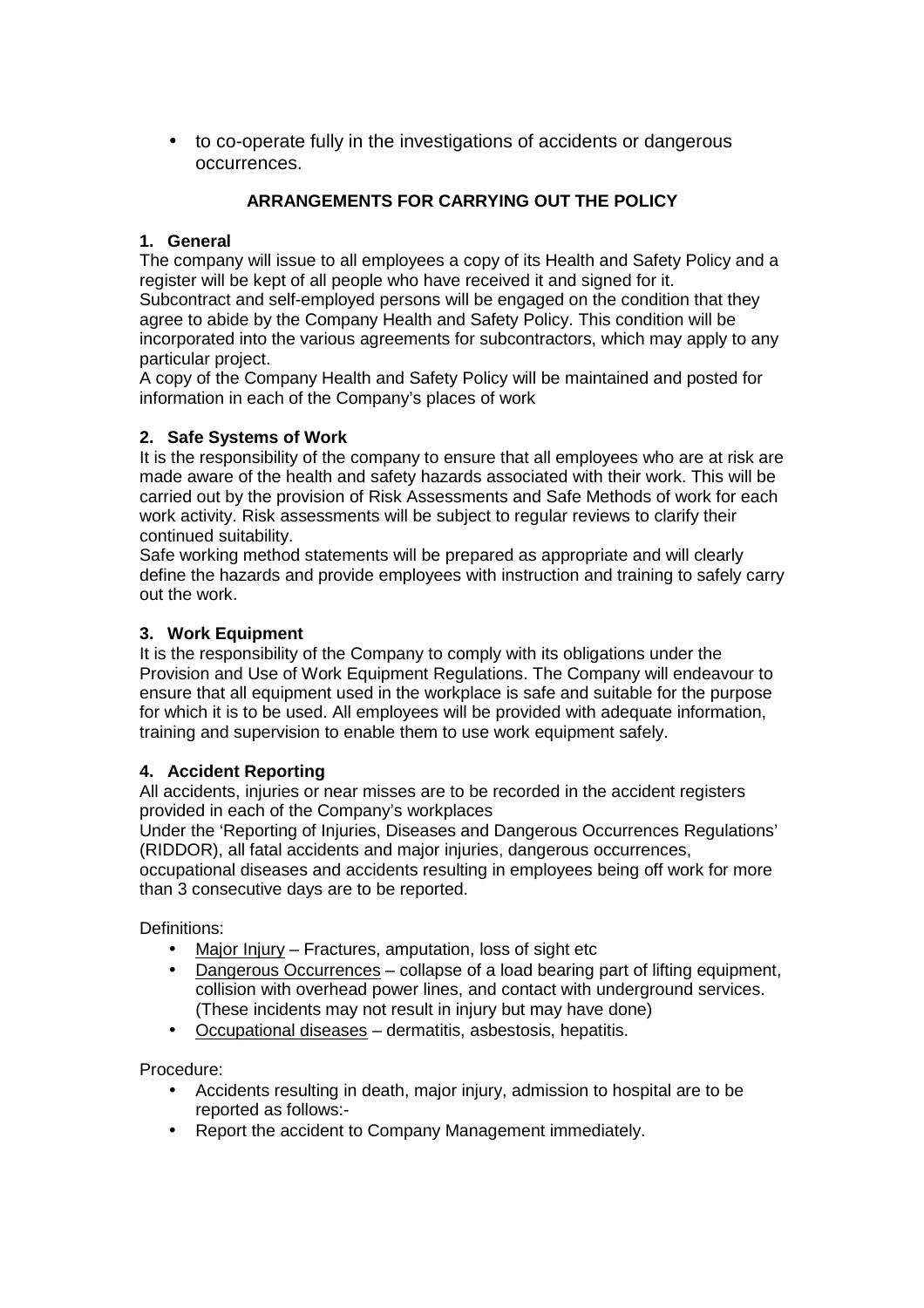- The responsible Director will inform the RIDDOR Incident Centre (0845 300 9923)
- The responsible Director will send written confirmation using the form F2508 to the Incident Centre within 7 days.
- The responsible Director will ensure that the accident has been properly recorded in the Company Accident register and if appropriate instigate an investigation.

Accidents resulting in an employee being incapacitated for work for more than 3 consecutive days (excluding the day of the accident but including Saturdays, Sundays and recognised holidays) will also be reported to the RIDDOR Incident Centre in writing within 7 days.

Occupational Diseases should be reported using the form F2508A with 7 days of confirmation.

When working on clients occupied premises ensure all accidents, injuries and near misses are recorded in the client's accident register as well as the Company's.

#### **5. Accident Investigation**

It is the policy of the Company to fully comply with RIDDOR. The Company's management see Accident investigation as a valuable tool in the prevention of future accidents. In the event of an accident resulting in injury a report will be drawn up by the responsible Director or a competent person appointed by the responsible Director detailing;

- The circumstances of the accident including any photographs and diagrams wherever possible.
- The nature and severity of the injury sustained.
- The identity of any eyewitnesses and copies of eyewitness statements.
- The time, date and location of the incident.
- The date of the report.

All eyewitness accounts will be collected as near to the time of the accident as is reasonably practicable. The completed report will be analysed by management who will attempt to identify the root cause of the accident and what action needs to be taken to prevent recurrence.

Follow up risk assessment or safety inspections will be completed after a reasonable period of time to evaluate the effectiveness of any new measures adopted.

#### **6. First Aid**

A First Aid box will be kept in every workplace i.e. Head Office, Workshops, all site offices and if appropriate in the cab of every Company vehicle. Each box will be kept fully replenished. Certain individuals will be nominated as competent first-aiders and will be given appropriate training. Their names will be shown clearly on office, depot and site notice boards. Every employee is required to make sure he or she knows who the first-aider is and where the First Aid boxes are located in his or her normal work location.

#### **7. Welfare**

In accordance with the requirements of the Workplace (Health, Safety and Welfare) Regulations, the company will provide workplaces with adequate provision for their ventilation, temperature and lighting. Appropriate levels of cleanliness should be maintained and arrangements for the disposal of any waste in accordance with the environmental protection regulations.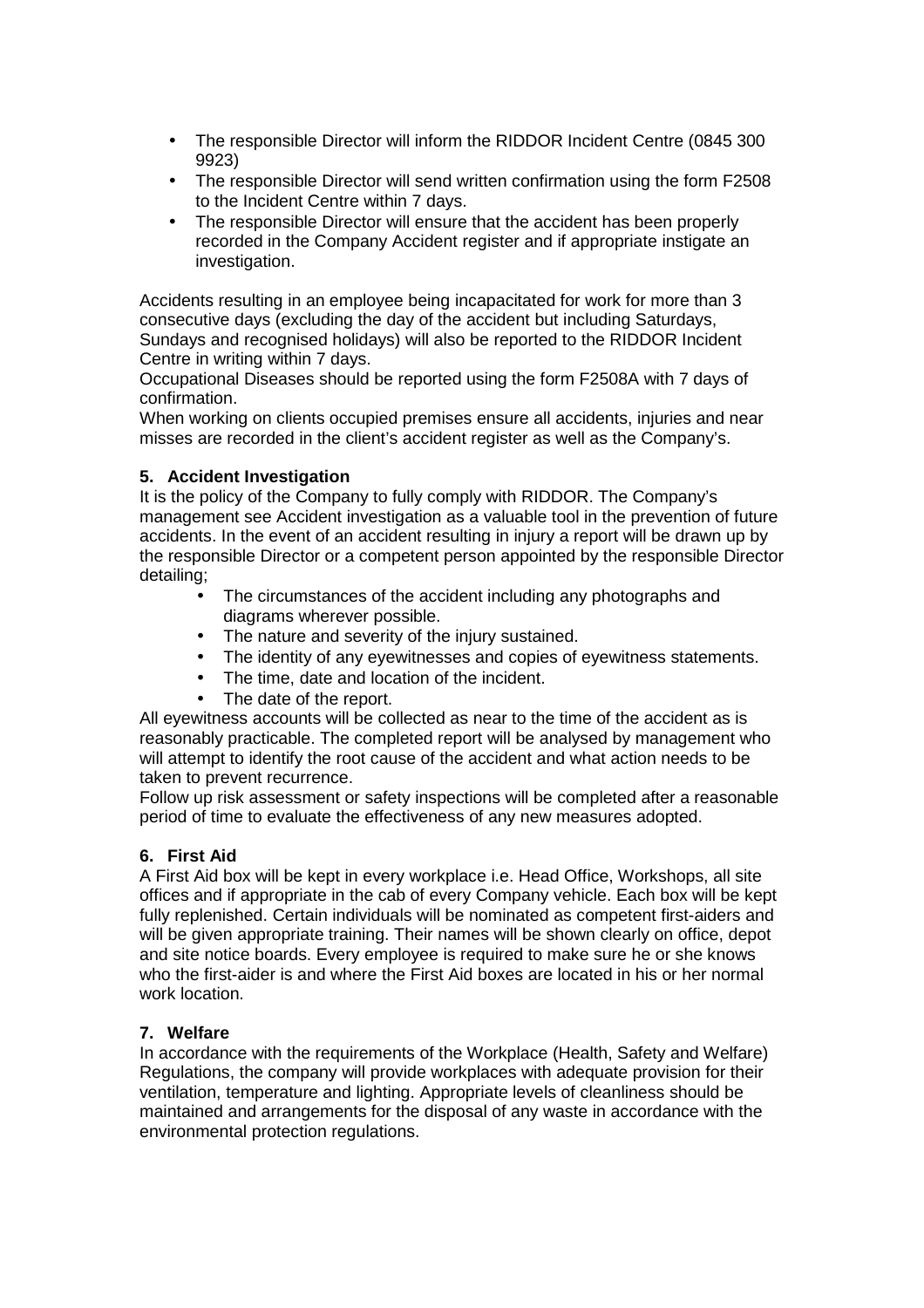The company will provide suitable and sufficient sanitary conveniences and washing facilities as required for employees at all workplaces. An adequate supply of wholesome drinking water will be provided. Suitable and sufficient facilities for rest and to take refreshments will be provided.

#### **8. Young Persons (Under 18)**

The Company will ensure that young persons are not exposed to risks arising from their inexperience, lack of awareness or immaturity. Risk assessments will be completed and training and instruction carried out by a competent person. Young persons will always work under direct supervision.

#### **9. New and Expectant Mothers**

It is the policy of the company to comply with the European directive on pregnant workers. In addition to any general risk assessments carried out, a further assessment of risk to new and expectant mothers will be conducted. Where a risk to new or expectant mother is identified, working conditions and/or working hours may be adjusted so as to avoid the risk.

#### **10. Fire Prevention**

As far as reasonably practicable, all steps will be taken by the Company to prevent or minimise all causes of fire. All highly flammable liquids/materials will be stored securely and safely protected from sources of ignition. Flammable waste materials such as paper, rags and wood should be removed from site regularly. No rubbish should be burned on site but must be safely disposed of by approved waste disposal contractors. All fire exits and pedestrian routes are to be kept clear at all times and fire doors closed at all times. Access for emergency vehicles will be maintained at all times. All forms of heating, lighting and electrical equipment in the company's workplaces will be maintained in safe working order.

#### **11. Hot Works**

The company will ensure that all hot works (welding, cutting, use of blow lamps, soldering, bitumen boilers and any other equipment producing heat, sparks or having naked flames) will be carried out in a controlled and safe manner. Where appropriate and if required by the site fire plan, a 'permit to work' system will be put into place under the control of the Site Agent. Work cannot commence until an authorised permit is in place.

Prior to hot works commencing work area will be cleared of loose combustible material or protected if not removable. Suitable and sufficient fire fighting equipment is to be at hand and if appropriate someone will be allocated fire watch duties whilst the work progresses. All hot works shall cease at least 30 minutes before leaving site.

#### **12. Emergency Procedures**

Emergency procedures are designed to give warning of imminent danger and to allow personnel to move to a place of safety. An emergency plan will be developed for all the Company's workplaces. All employees, contractors and visitors will be conversant with these arrangements copies of which will be displayed in each workplace. Competent persons will be appointed to assist with evacuation and will be given appropriate training to carry out these duties effectively. On a regular basis the effectiveness of these arrangements will be measured through drills, tests to alarms and emergency lighting arrangements. Suitable and adequate fire fighting equipment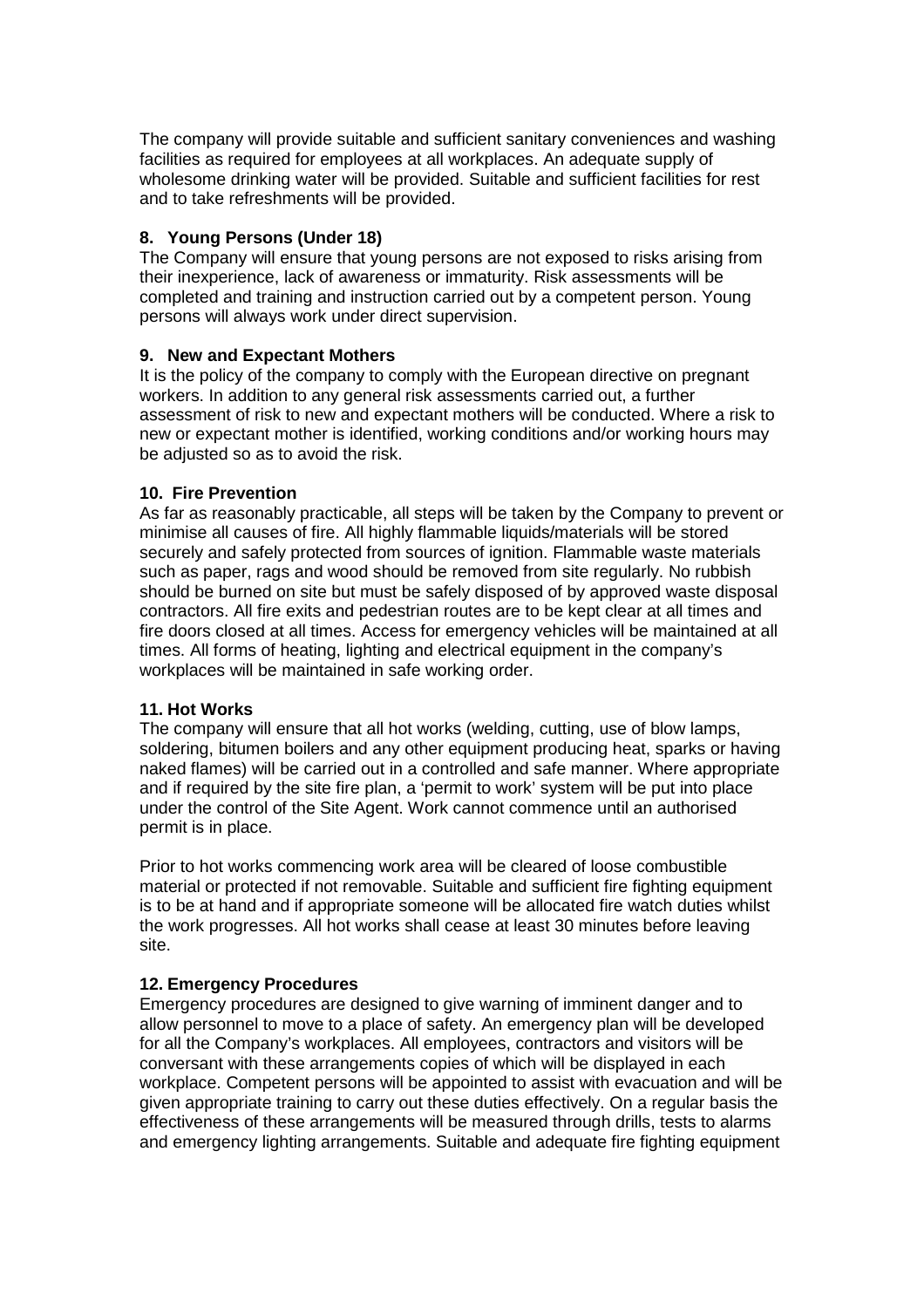will be provided in prominent places. This equipment will be tested on a regular basis by a competent person and test results retained.

#### **13. Electricity at Work**

All reasonable and practical steps will be taken to secure the health and safety of employees who use, operate, install or maintain electrical equipment. All electrical tools, machinery and equipment are to be inspected regularly by the manager or supervisor in any workplace to ensure that all plugs, sockets, leads, connection are in good safe working order. Defects are to put right straightaway. Mains and portable electrical equipment will be tested by an independent competent person, at least once a year.

#### **14. Hazardous Substances**

The Company will ensure that proper assessments of all its workplaces are made under the Control of Substances Hazardous to Health Regulations (COSHH). The Company recognises that no substances can be considered completely safe. All reasonable steps will be taken to ensure that all exposure of employees to health is prevented or at least controlled within statutory limits. For each substance used an assessment will be made and specific guidance developed for the safe use, storage and transport of the substances and actions to be taken in the case of spillage and disposal. These assessments will be documented and be available at the point of use.

All employees are required to observe these instructions and any other information which has been provided by suppliers or manufacturers of the substance.

#### **15. Protective Equipment**

It is the responsibility of the company to ensure that all employees are provided with all of the necessary protective equipment. All work activity will undergo risk assessment and a safe system work established. Part of this safe system may be the use of protective equipment. It is the responsibility of all employees to wear or use this equipment as directed. Damaged or broken protective equipment must be replaced or repaired immediately.

NOTE: The use of personal protective equipment should not be considered as the single solution to hazardous conditions but may be used as part of a safe system of work.

# **16. Manual Handling**

The company will ensure that the need to carry out manual handling which creates a risk of injury is avoided. Where avoidance is not reasonably practical an assessment will be carried out and a safe system of work developed. Where appropriate employees will be given the necessary training and instruction to carry out the work safely.

#### **17. Noise**

Prior to commencing any work, which will result in the production of high levels of noise an assessment must be made under the Noise at Work Regulations. Wherever possible, noise is to be minimised by the selection of the most appropriate work method, hearing protection may be part of that solution.

#### **18. Vibration**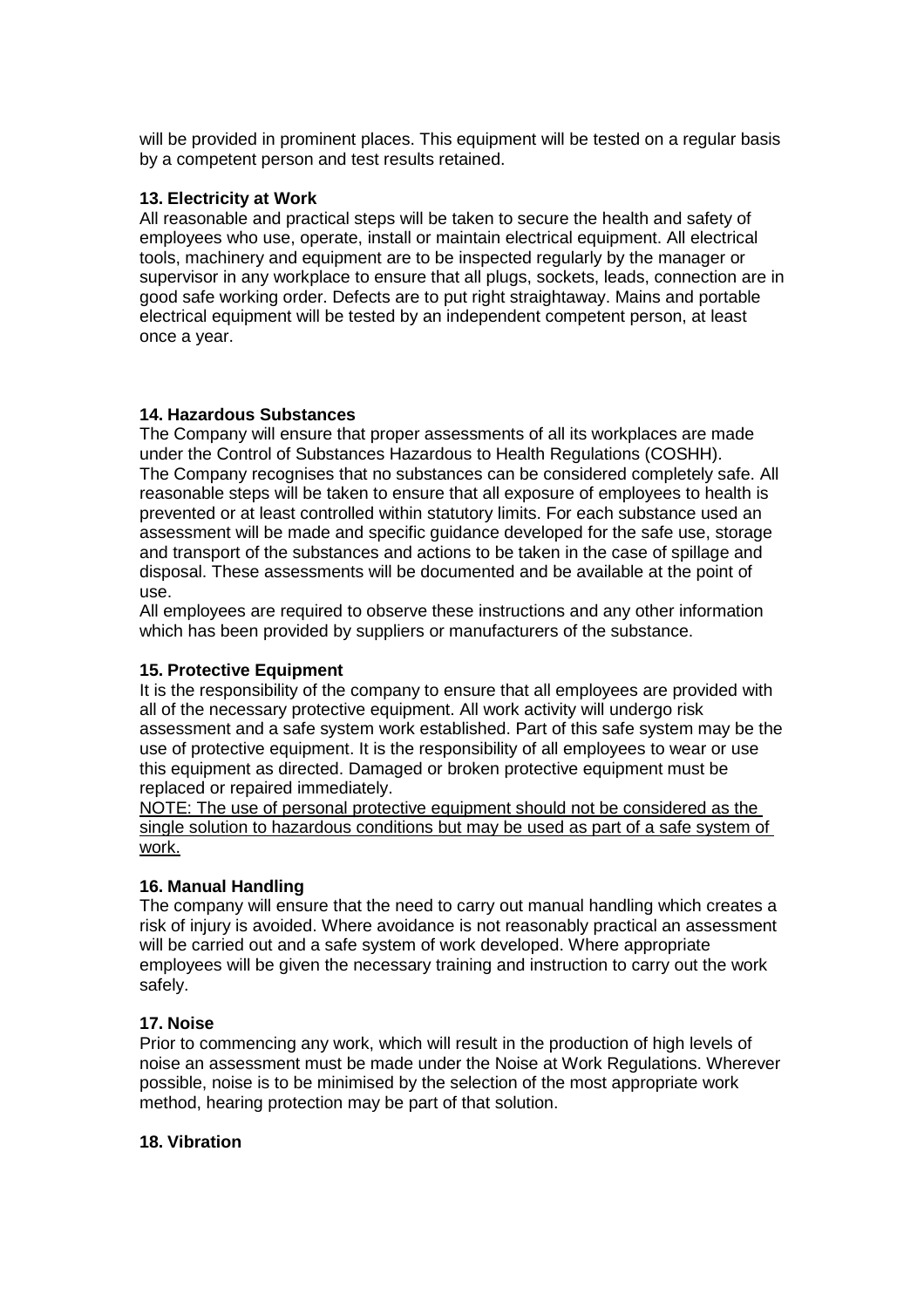It is the responsibility of the Company to assess the risk to the health and safety of all employees who are exposed to vibration from the use of power tools such as concrete breakers, hammer drills and hand held grinders, and to reduce the risks as far as is reasonably practicable. The company will provide suitable equipment which is correctly maintained and provide instruction and training for their safe use. It is also the responsibility of the company to monitor and control the exposure of workers to vibration.

#### **19. Office Safety**

Office areas are places of work and as such compliance with the Health and Safety at Work Act is required.

All employees will be given instructions on how to operate office equipment before use. Electrical equipment must be maintained in good working order and regularly tested by a competent person. Equipment cables are to be laid in positions that will not give rise to tripping or other hazards. Office furniture should be well laid out and be suitable and adequate for the work being carried out allowing safe movement around the office areas. Facilities for storage must be adequate, heavy items should not be stored above waist height. Waste bins should be constructed from nonflammable material.

Operators of Display Screen Equipment must be seated correctly, chairs should have height adjustment to suit individual operator characteristics and adjustable back rests. The working environment should be well ventilated, temperature and humidity maintained at reasonable levels and adequate lighting provided.

The office will be equipped with a fully replenished first aid box and a competent person in place to administer first aid. Notices indicating the name of the first aider and location of the first aid box should be placed. An accident book will be maintained within the office areas.

#### **20. Third Party Safety**

Workplaces must be kept secure against trespass by others, particularly children, inside and outside normal working hours. Visitors are not allowed to enter working areas where danger might exist, unless accompanied by a company employee. The accompanying employee must ensure that visitors observe the same Health and Safety requirements as company personnel and those they wear the appropriate protective equipment such as hard hats and high visibility clothing.

All employees are required to co-operate in doing everything possible to ensure that members of the public are properly protected in areas of company operations. Site Supervisors are to ensure that the company safety policy is observed by any Contractors or subcontractors who they engage to work in the company's workplaces.

# **21. Lifting Equipment & Cranes**

The company will ensure that all lifting appliances and lifting gear used are in compliance with the appropriate regulations. They must be of good mechanical construction, properly maintained and marked with an identification number and safe working load. Jib cranes must be fitted with an automatic safe load indicator. Lifting appliances, whether company owned or hired in, must be accompanied by a current test certificate. During use regular inspections are to be carried out and recorded for examination as necessary. All lifting appliances such as slings, pulley blocks etc. will be inspected regularly under the relevant regulations and records maintained.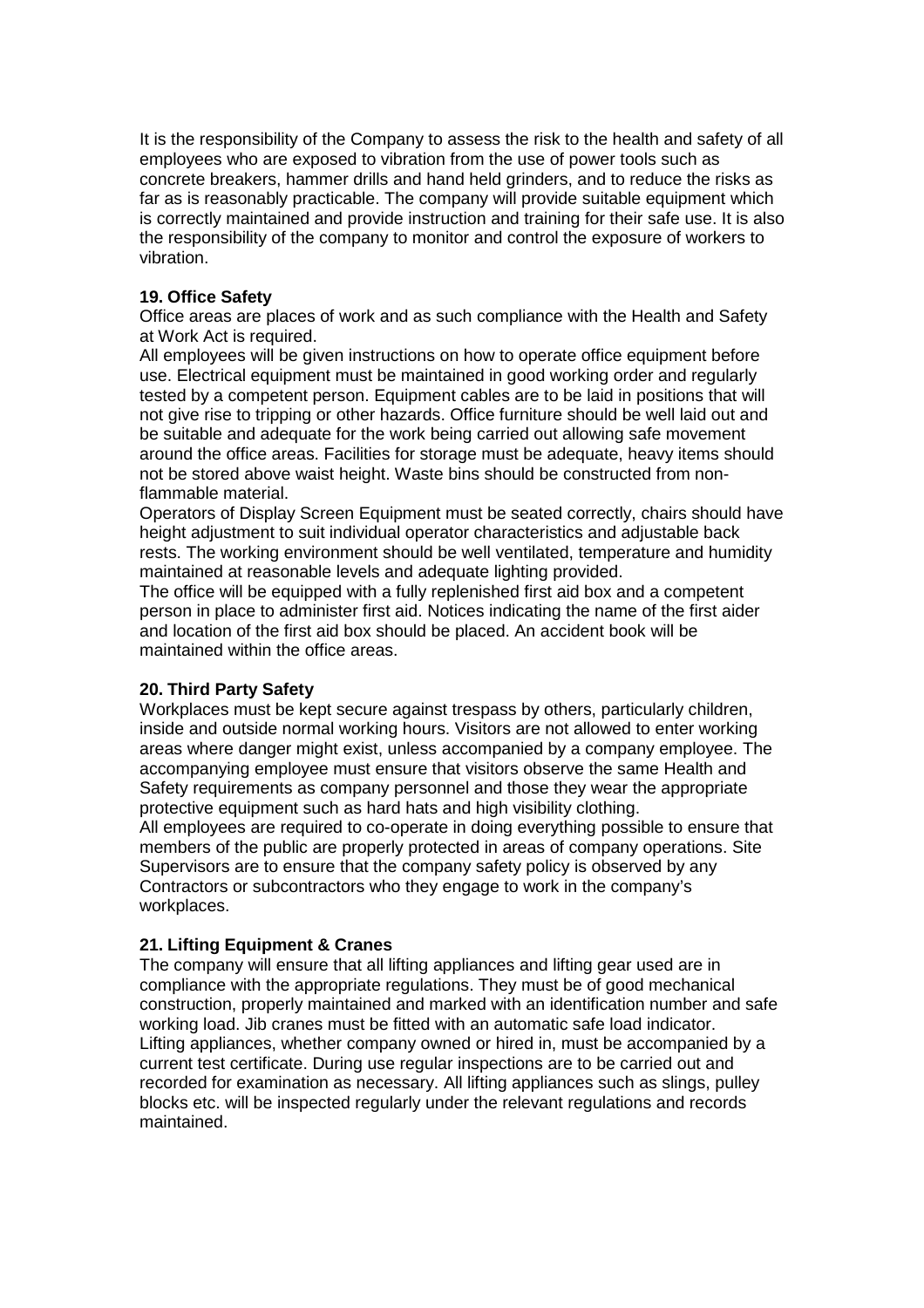Drivers of cranes and other lifting equipment must be formally trained and carry a valid and current competence card as awarded under schemes such as the CPCS. Slinger/Banksmen should also be formally trained and carry valid certification.

#### **22. Plant and Machinery**

The company will ensure that all plant and machinery used are regularly maintained and inspected in compliance with the appropriate regulations. Operators of plant and machinery will be competent and where appropriate will be qualified to operate it. Where the company hires in such equipment a copy of a valid inspection certificate will be handed over and kept on site during the hire period.

All plant and machinery will be secured out of hours and immobilised if necessary. Fuel for use with plant and machinery will be safely and securely stored.

#### **23. Abrasive Wheels**

The company will take all reasonable steps to ensure the health and safety of employees who work with grinding machines that incorporate abrasive wheels. Operatives will be given the appropriate training in the use of abrasive wheels. Abrasive wheels should only be operated in accordance with the manufacturer's instructions and guards or other safety devices should not be removed or altered. Abrasive wheels must be maintained in good working order and inspected for electrical safety on a regular basis. Operatives who are required to change wheels must be formally trained to do so in accordance with the Abrasive Wheels Regulations and a record maintained of approved operatives.

#### **24. Working at Height**

It is the responsibility of the Company to ensure that all work at height, where there is a risk of a fall liable to cause injury, is avoided where possible. Where it is not avoidable then the risk will be reduced as far as is reasonably practicable. This will be achieved by the provision of work equipment and safe systems to prevent falls and where the risk of a fall cannot be eliminated to minimise the distance and consequence of falls should one occur.

Operators of Mobile work platforms must be appropriately trained and qualified. All access equipment including ladders, steps, hop ups etc must be kept in good condition and free from defects. Equipment should be examined on a regular basis and records made. Defects discovered should be rectified immediately or taken out of use until repaired/replaced. Personal Protective Equipment provided (harnesses, lanyards etc) must be used where directed and must be regularly inspected and tested by a competent person.

#### **25. Confined Spaces**

Any work to be carried out in a confined space should not be started until a full risk assessment has been carried out. It is the responsibility of the Site Supervisor to ensure that all necessary precautions are in place and that only suitably skilled/trained operators or specialist contractors are used.

#### **26. Construction (Design & Management) Regulations**

The company recognises its obligations under the CDM Regulations and will ensure that it fully complies with the regulations whether acting as Principal Contractor or as a Subcontractor

#### **27. Subcontractors**